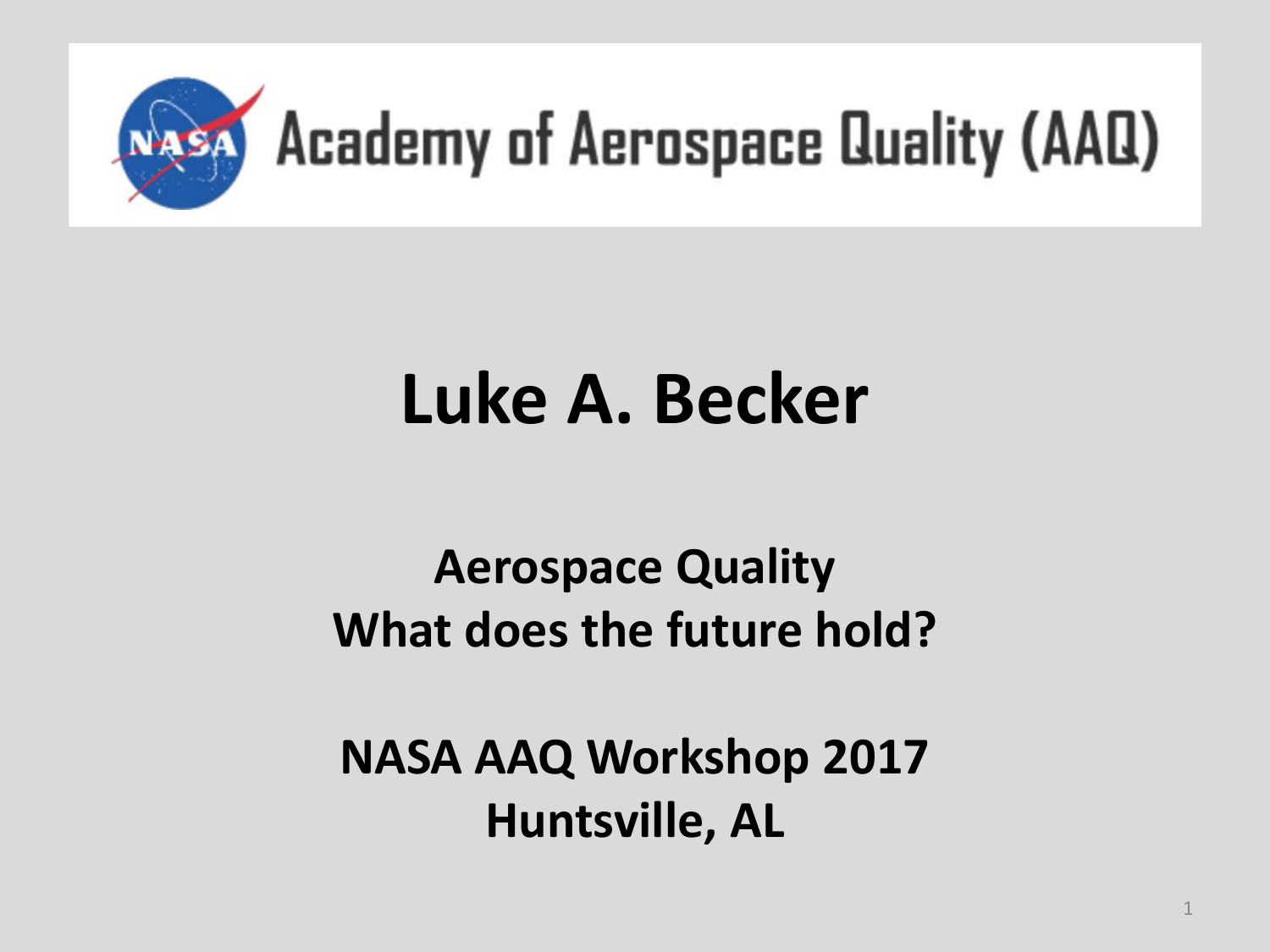#### **About me…**



• **BS – NGS**

• **MS – Alabama**

• **3rd Year Doctoral Student @Northeastern**



**1st year as an expert user with AAQ 20 years as an aerospace quality professional** <sup>2</sup>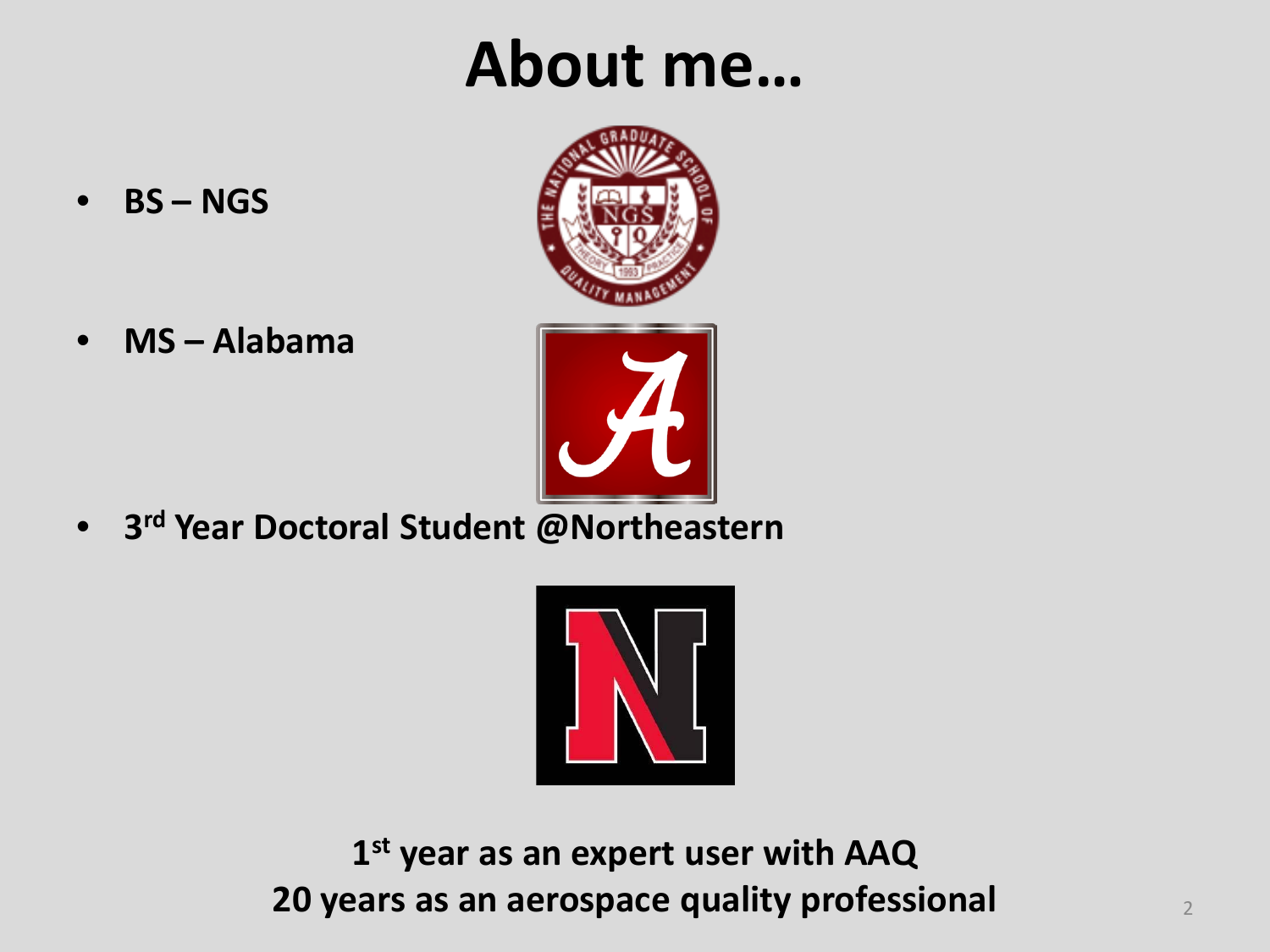#### **Instruments / Missions**



# **Parker Solar Probe**

A NASA Mission to Touch the Sun



**STEREO** 

**TErrestrial RElations Observatory** 

Capturing the Sun in 3-D

#### **New Horizons**

**NASA's Mission to Pluto** 



# ESSENGER

MErcury Surface, Space ENvironment, GEochemistry, and Ranging

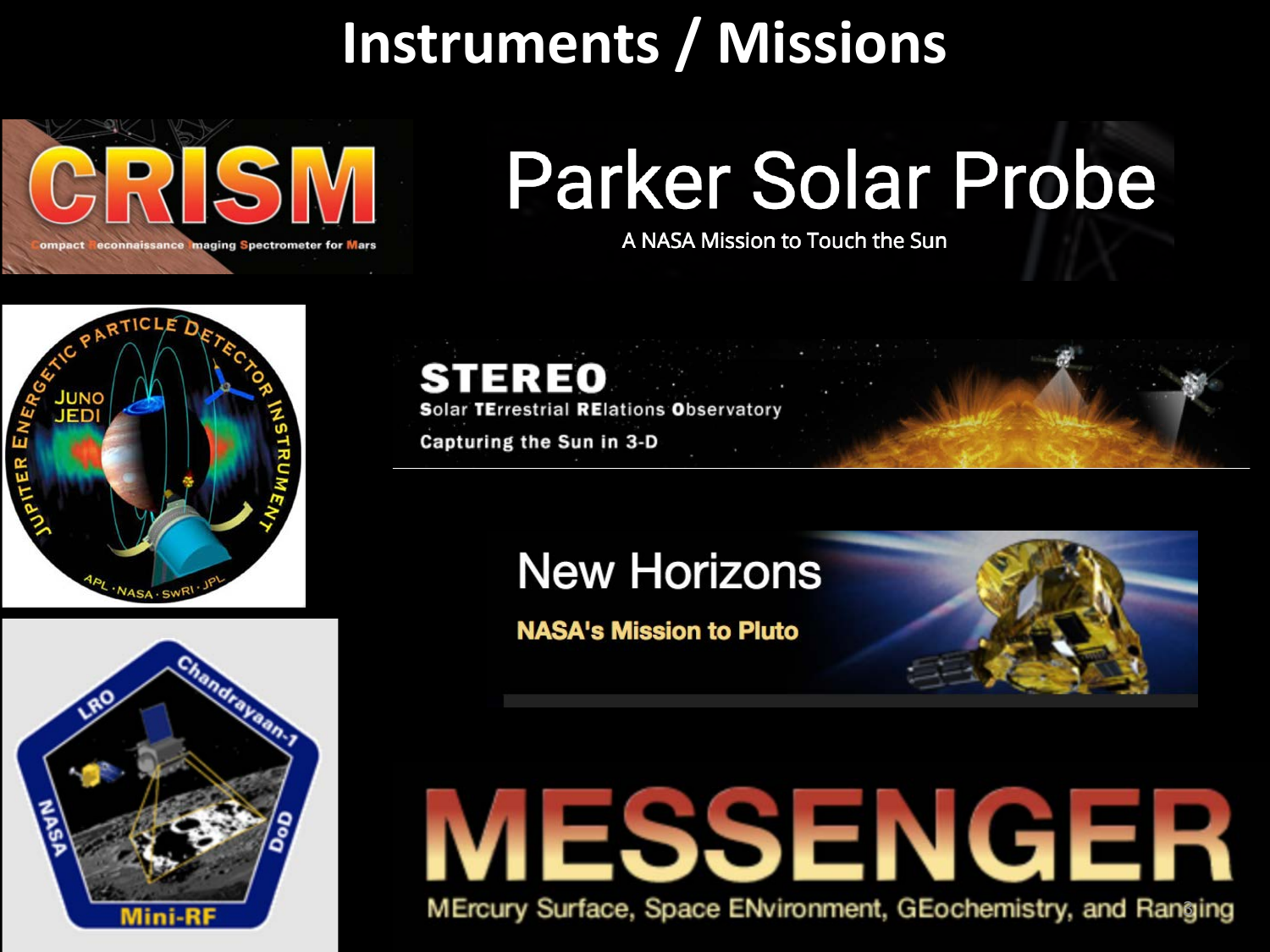### **Currently**

#### **Mission Systems Assurance Manager NASA's Parker Solar Probe**



**Find out more:**

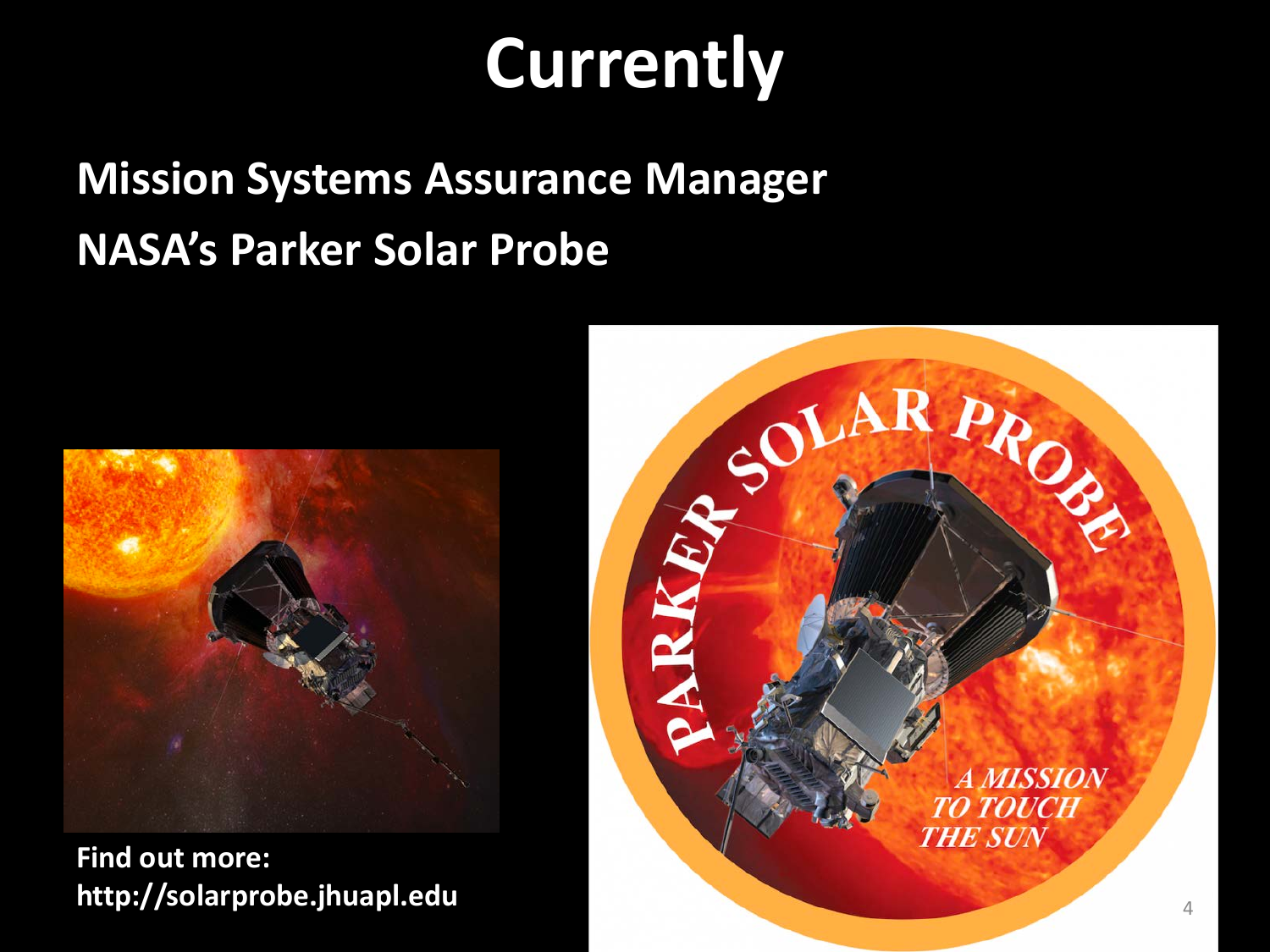### **Framing Aerospace Quality**

- **Aerospace Quality (as a profession)**
	- **Brief history**
		- **Supporting craft based industry** 
			- **– not "mass production"**
	- **Suggested approach to aerospace quality**
	- **Future of quality**
		- **What matters most in an aerospace quality professional?**
			- **Education, leadership traits, personality?**

#### **WHAT IS THE RIGHT SKILL SET?**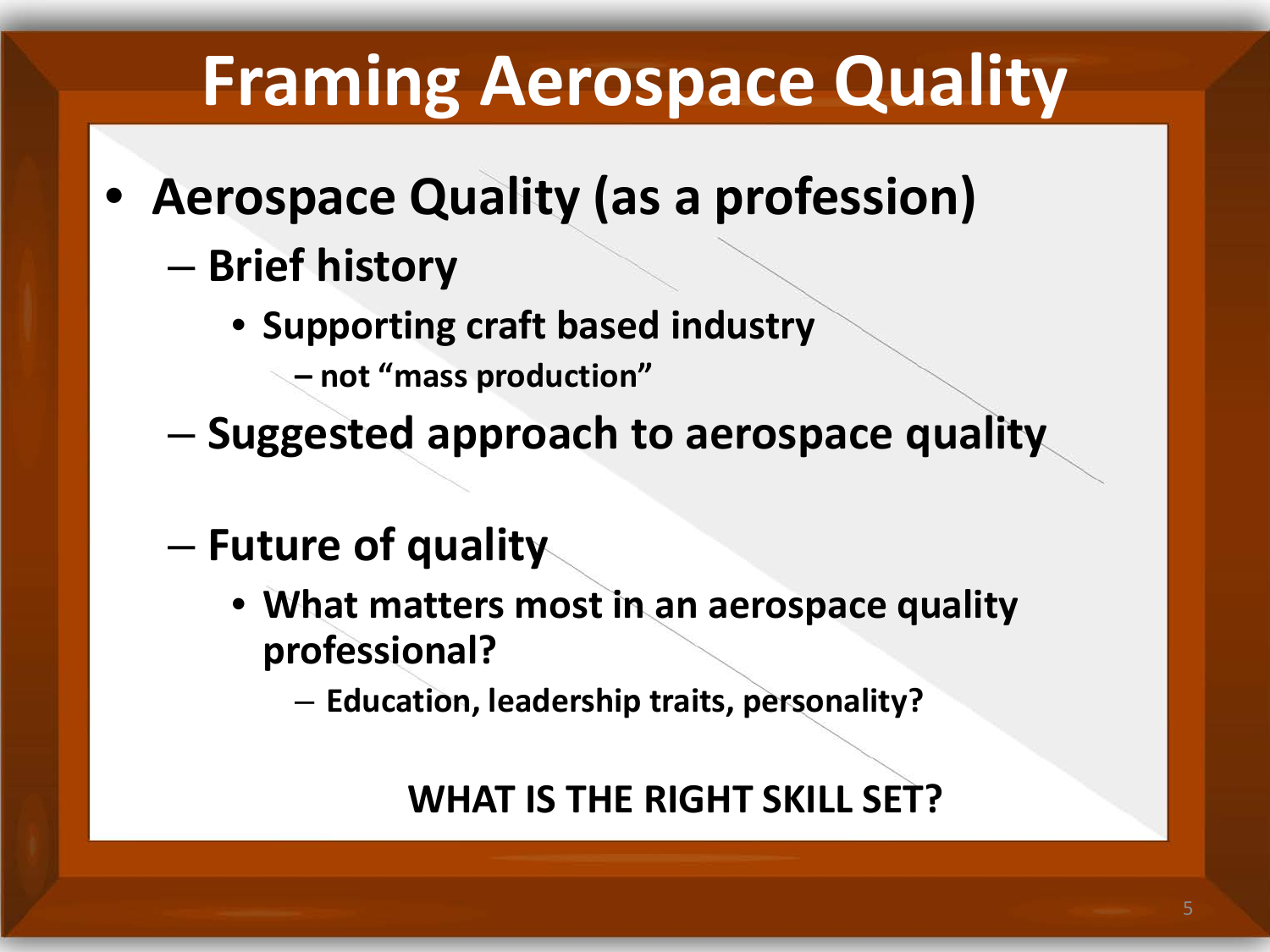# **Origin of Aerospace Quality**

- **NASA is 59 years old**
	- **Industrial quality was a natural place to start**
	- **The first aerospace quality professionals were existing engineers and technicians who were reassigned**
	- **As a result…**
		- **Moved into quality out of necessity**
		- **Quality was often excluded from project team discussions**
		- **Quality became the "tax" that every program paid**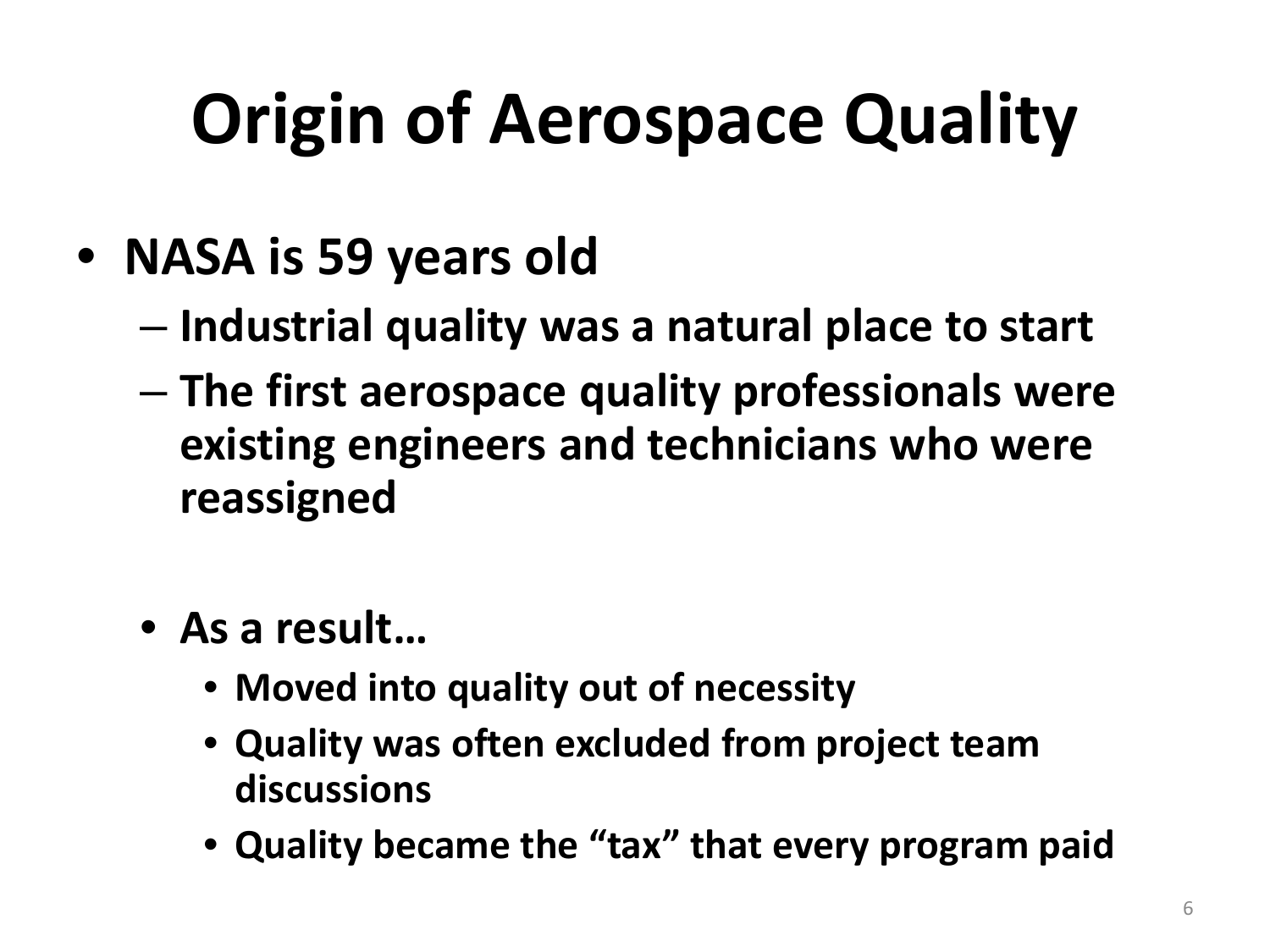# **Evolution of Aerospace Quality**

- **Past: The "I'm here to shut you down" approach is not effective.**
	- **A product of an inspection (manufacturing) mindset?**
	- **Lack of professional development regarding quality?**
	- **Perceived authority was used "as a power trip"**

**Quality was not sought after as a profession People tended to move into quality towards the end of their careers**

- **Present: An educated and trained aerospace quality workforce has led to…**
	- **An integrated (with the team) value added approach**
	- **A broader understanding of mission assurance requirements**
	- **A holistic (systems) view of the "quality" disciplines function within the aerospace community**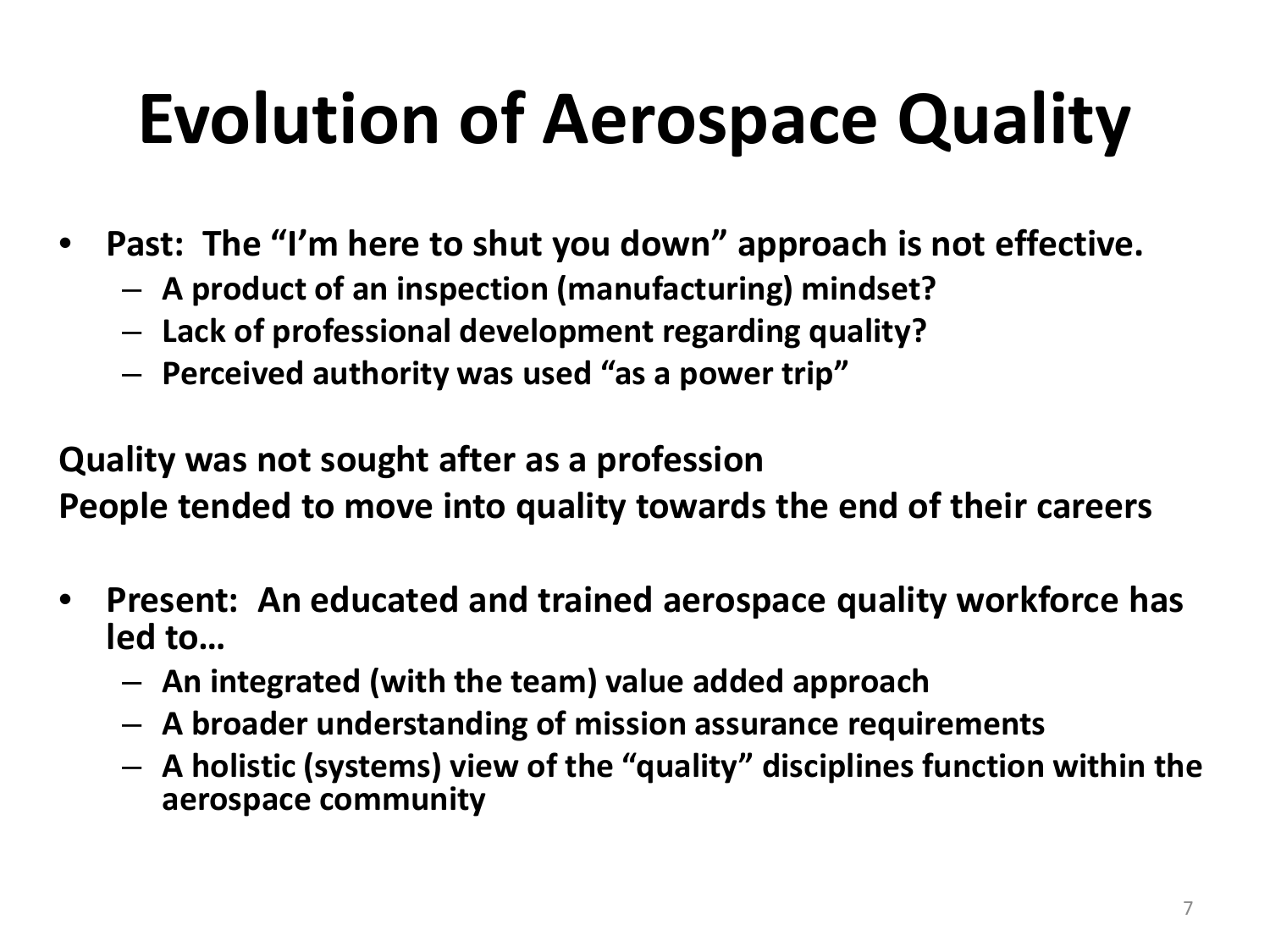### **Suggested approach to Aerospace Quality**

- **Pass or Fail mindset (ok for inspection)**
	- **Same approach doesn't work for all aspects of mission assurance**
- **Suggest a more qualitative holistic approach**
	- **Support an environment in which engineering and project management are able to make risk based decisions**
		- **Requires:**
			- **System knowledge**
			- **Requirements knowledge (performance & assurance)**
			- **Communication, communication, communication…**
	- **Integral and respected project team member**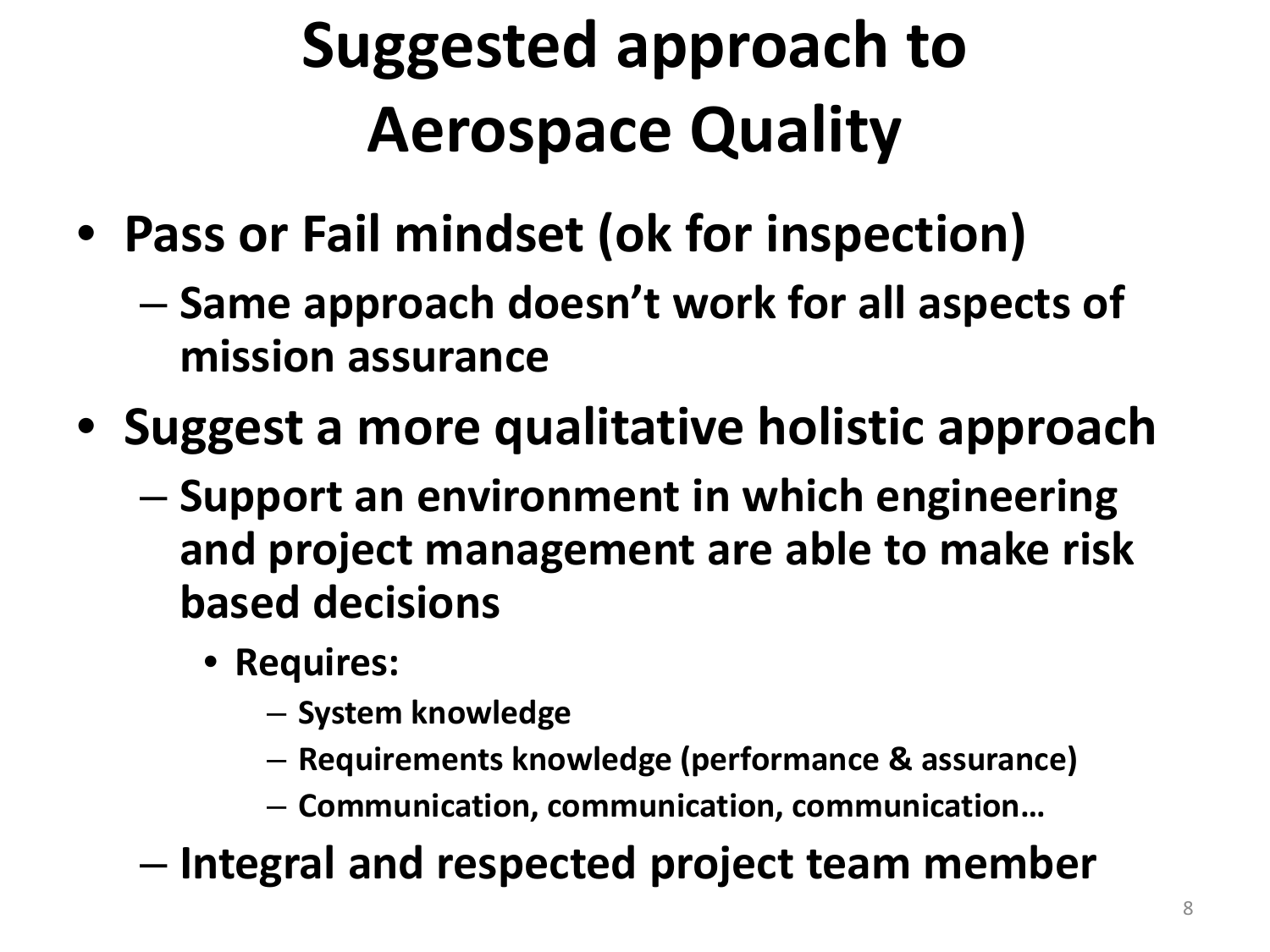# **Failing Forward**

- **Corrective Action: Using failure as a catalyst for innovative change**
	- **Must learn from the industries mistakes**
	- **Organizational learning will propel our industry and profession forward**
- **Preventive Action: Aerospace quality professionals can lead the way for:**
	- **Incorporating Lessons Learned on future projects**
		- **Developing and using effective knowledge management systems across the broader spaceflight community**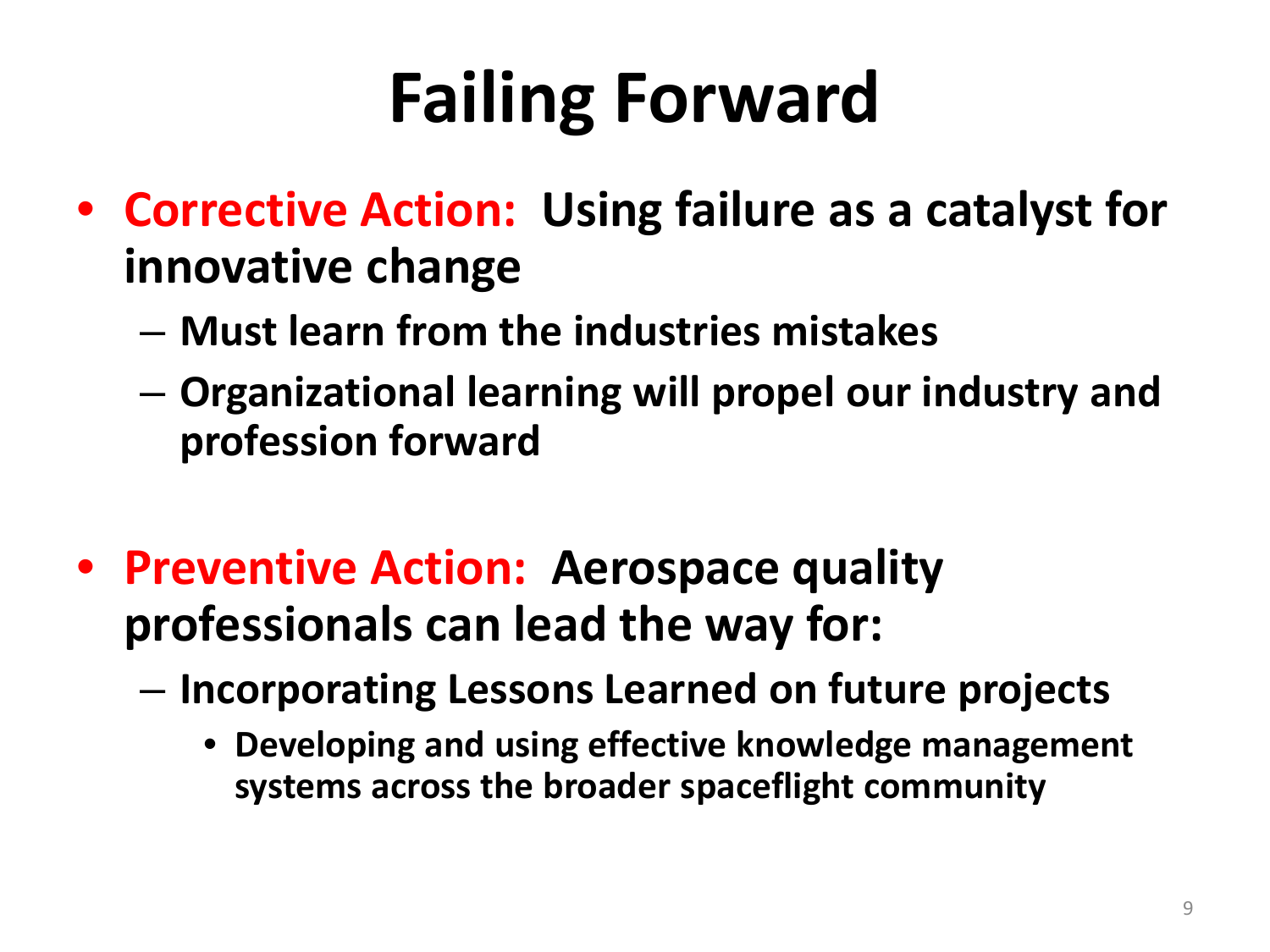### **Future of Aerospace**

- **Increased access to space via:**
	- **Commercial Spaceflight**
	- **Space Tourism**
	- **Private Ventures**

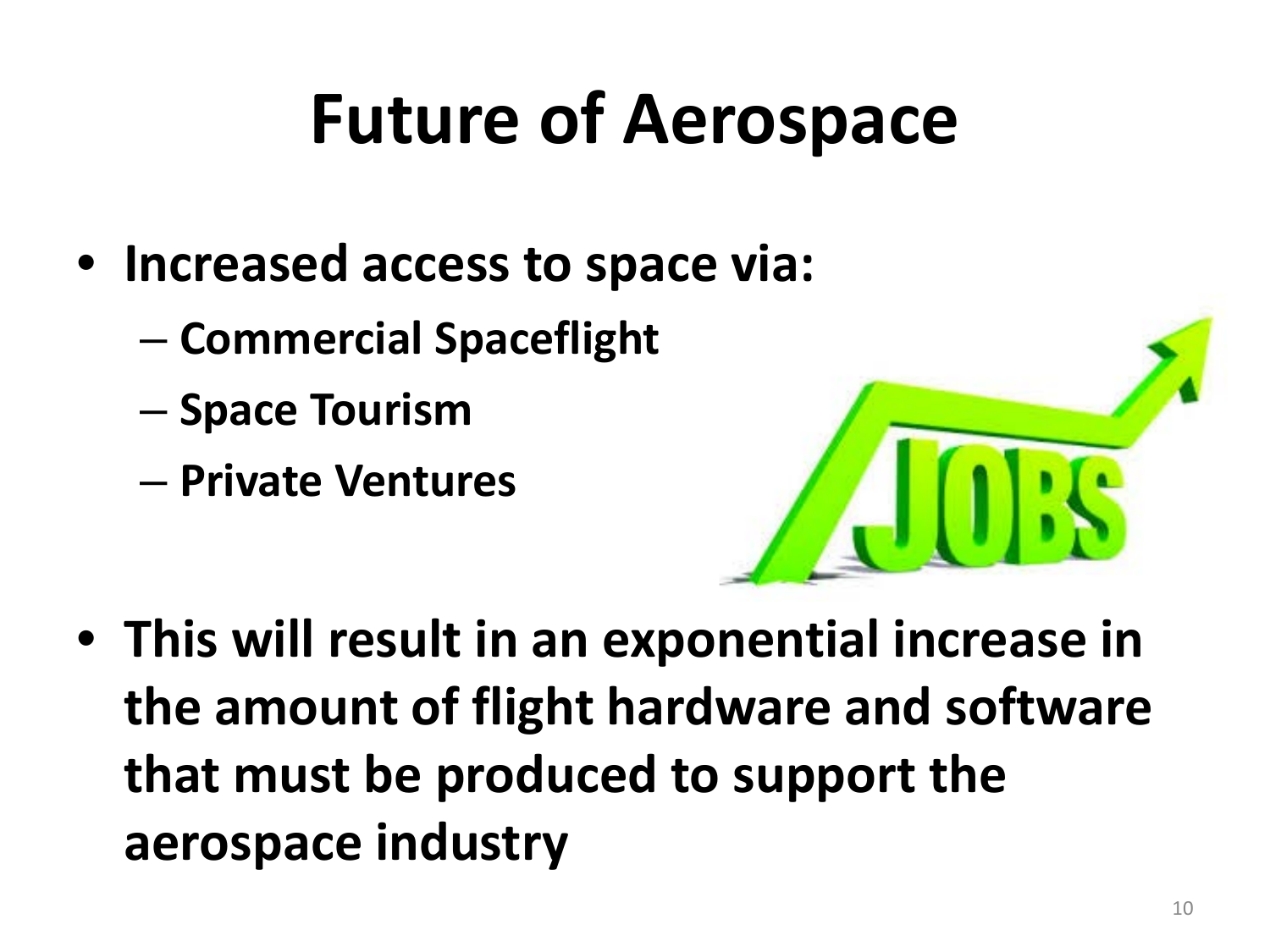### **What does that mean for Aerospace Quality**

• **More roles for aerospace quality professionals**

- **Is it a viable and marketed profession?**
- **How will the aerospace industry find the right people?**
- **People assessed against a competency model?**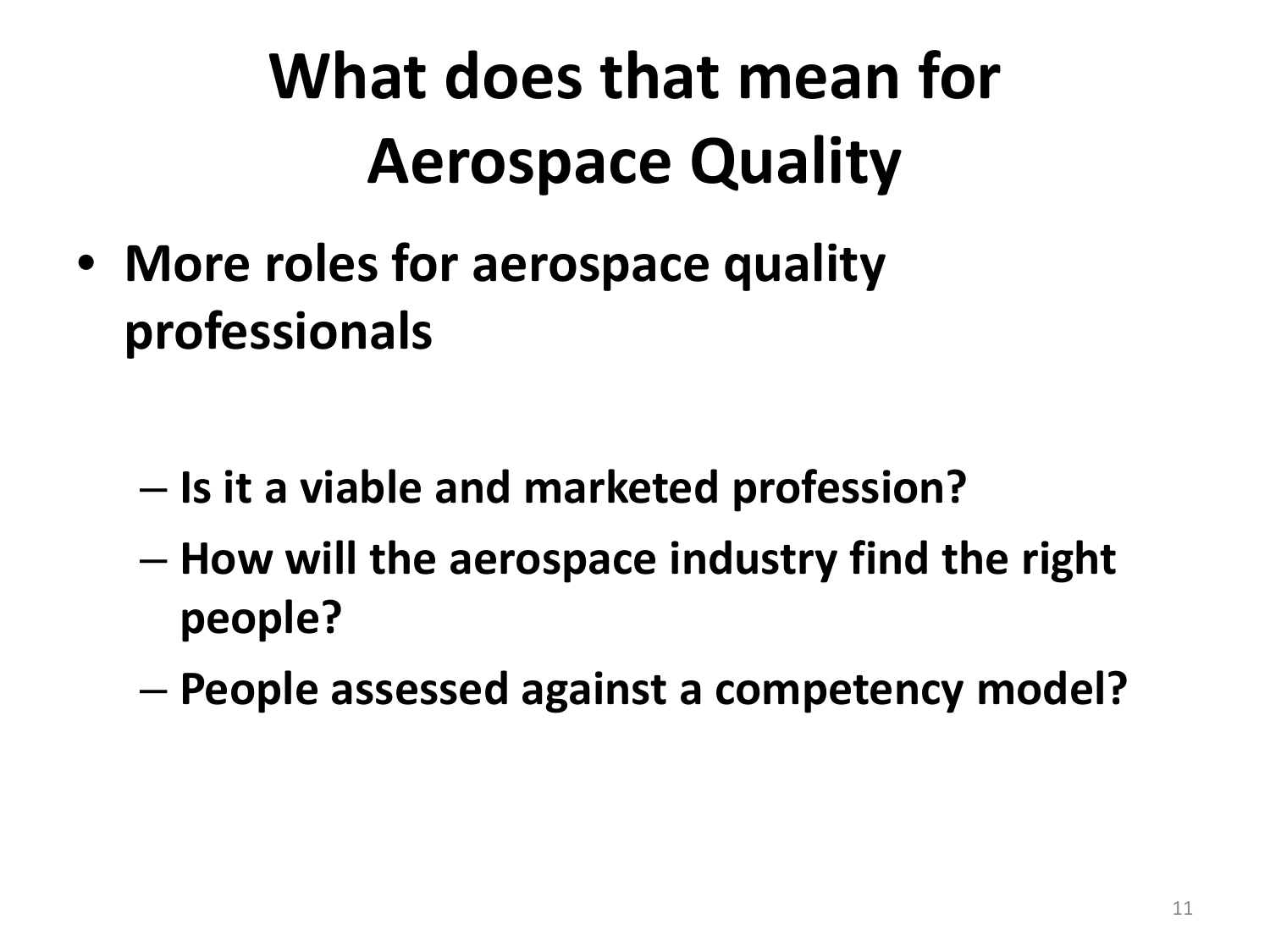# **Existing Education:**



- **Quality Engineering programs are expanding** – **More schools in the mix every year**
- **However, much of the QE curriculum deals with mass production (industrial) approaches**
	- **Quality cost analysis**
	- **Just In Time Manufacturing**
	- **Sustainability**
	- **Inspection and Sampling (SPC)**

**How do we extrapolate these concepts when we are building ONE?**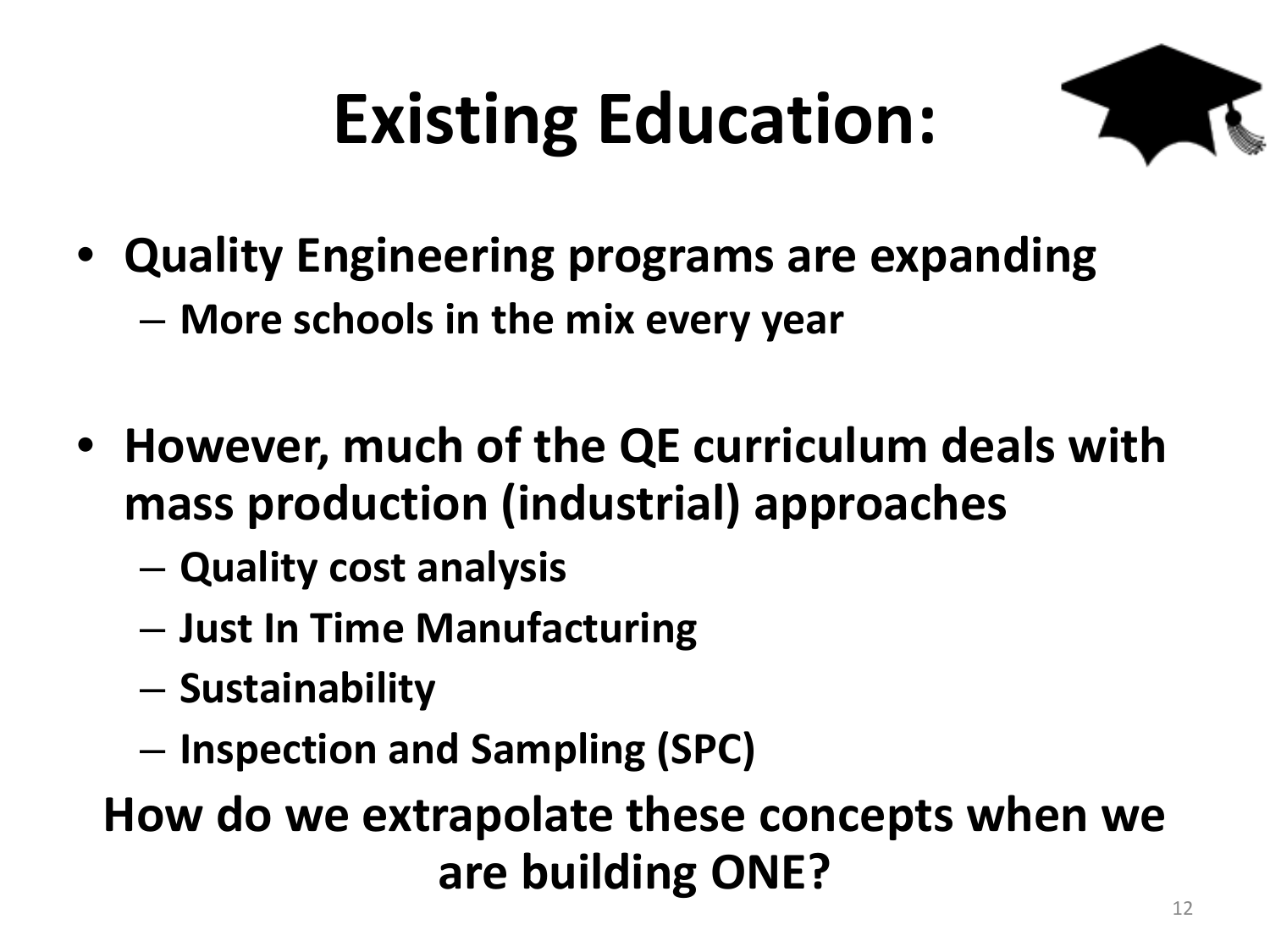# **So, what will the future look like?**

- **How will a revolution in higher education impact aerospace quality?**
	- **Offer specific curriculum**
	- **Offer specific degrees**
		- **What delivery format?**
		- **Who develops the curriculum?**
- **What about**
	- **Certifications versus Degrees?**
		- **Is there a way to combine them?**
	- **Emphasis on experiential learning**
	- **Experience over education**
	- **Mentoring within organizations / across industry**

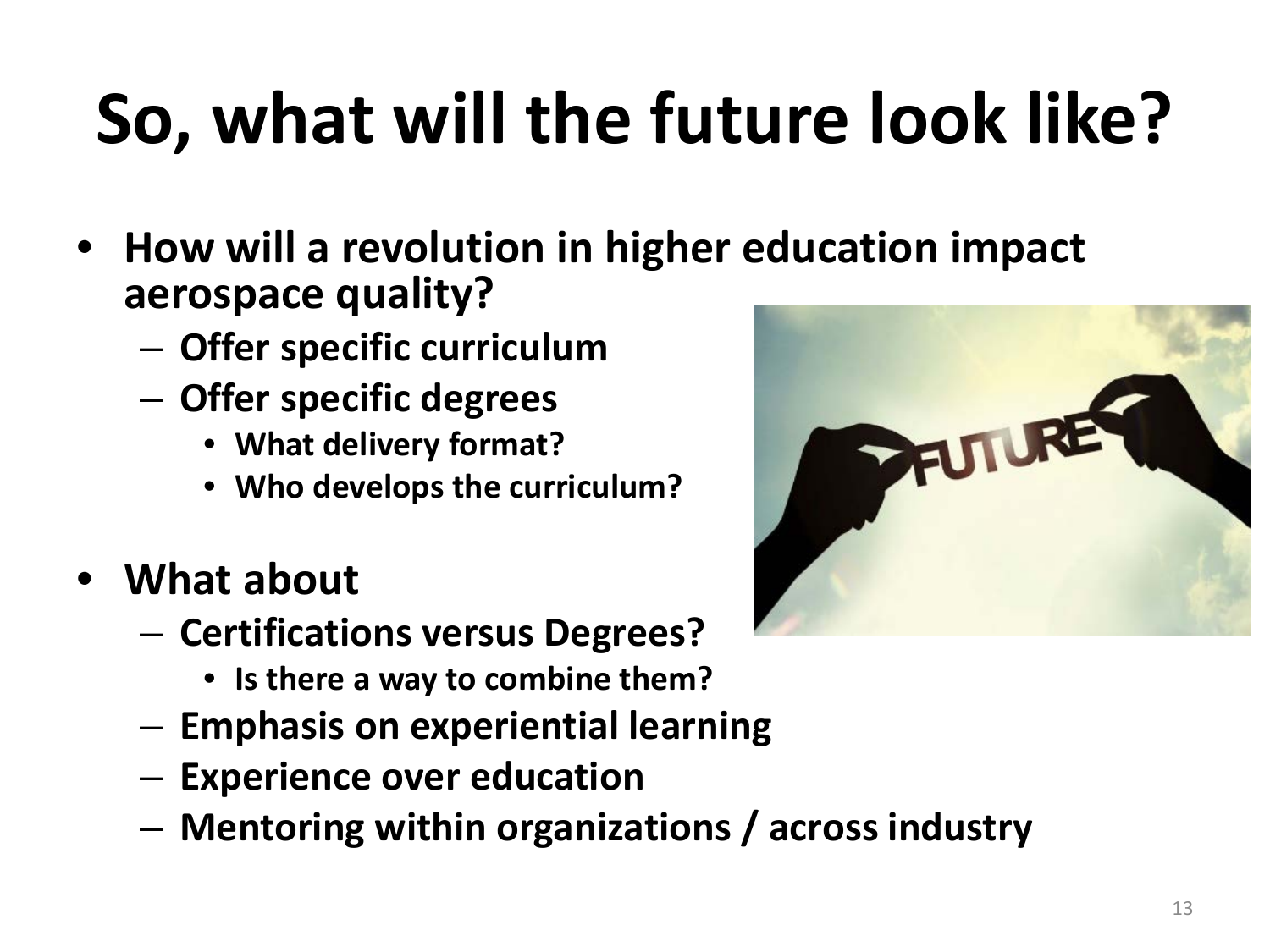# **Future of Aerospace Quality**

- **If I wanted to hire an aerospace quality professional:**
	- **what do I look for and how do I write the job requisition?**
- **Assessment of candidates**
	- **Evaluate hiring practices**
		- **Identify the right skillset (competency model)**
- **Can you measure how much someone cares about the "right things at the right time?"**
- **What are the right things?**
- **How do we quantify it?**